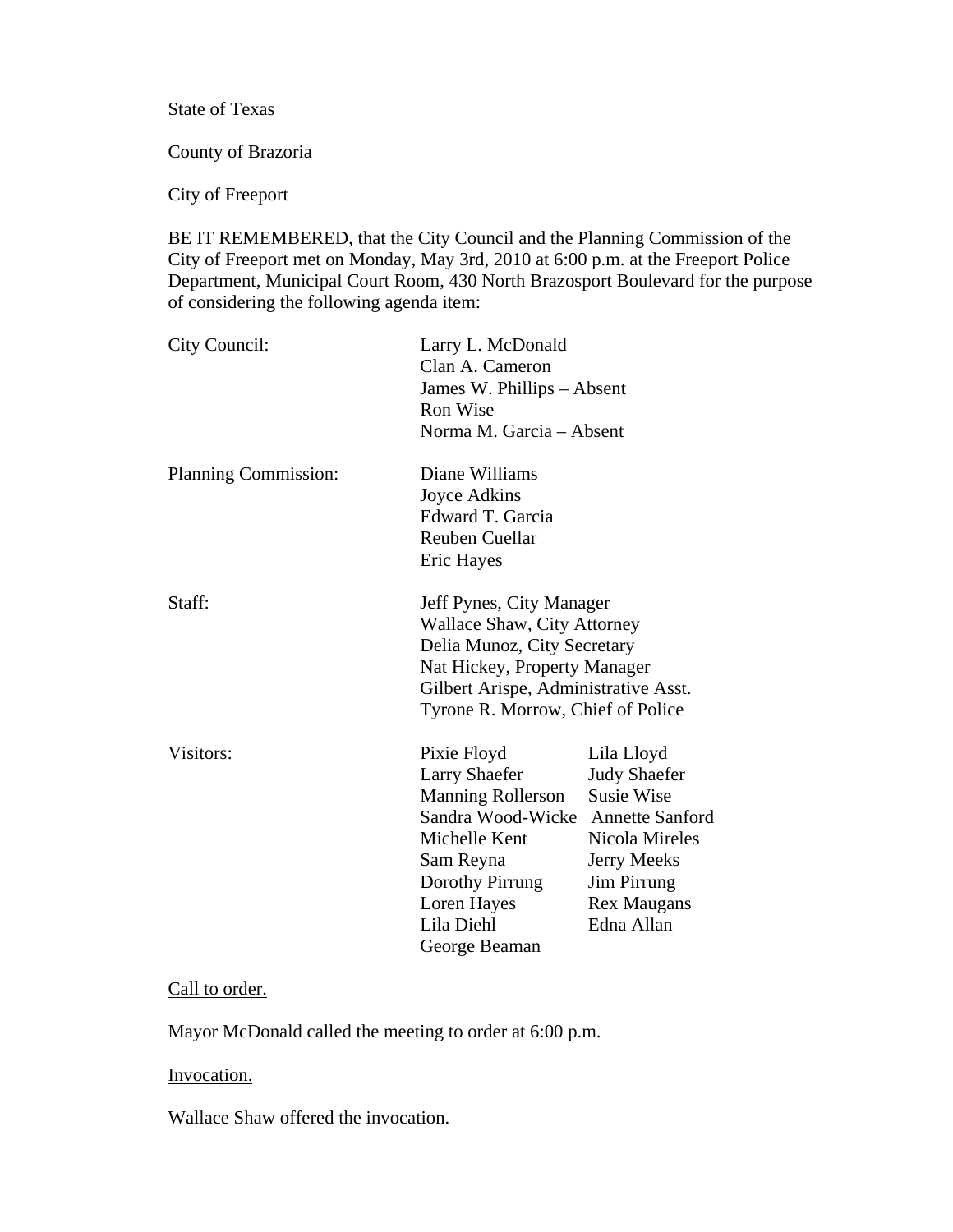## Pledge of Allegiance.

Mayor McDonald led the Pledge of Allegiance.

## Consideration of approving the April 19th, 2010 Council Minutes.

On a motion by Councilman Cameron, seconded by Councilman Wise, with all present voting "aye", Council unanimously approved the April 19th, 2010 Council Minutes.

#### Attending citizens and their business.

Mayor McDonald announced the City will observe National Day of Prayer on May  $6<sup>th</sup>$ , 2010 at 11:30 a.m. at the City Hall. Councilman Phillips is in the hospital and Mayor McDonald asked all to keep him in their prayers. The Blessing of the Fleet is scheduled for May 7th, 8th, 9th, 2010, by the Freeport Marina and will include a beauty pageant, carnival, food, and live music.

**Joint Public Hearing**: The City Council and the Planning Commission of said City will conduct a joint public hearing to consider a proposed amendment to the Comprehensive Zoning Ordinance and Map of said city, codified as Chapter 155 of the Code of Ordinances of said City, changing the zoning classification of R-3 to a new classification of C-2.

There being a quorum with the Planning Commission and City Council, Mayor McDonald opened the joint public hearing at 6:04 p.m.

The Planning Commission approved to amend the Comprehensive Zoning Ordinance and Map of said city, codified as Chapter 155 of the Code of Ordinances of said City, changing the zoning classification of Lots One (1) through Twelve (12), Block Six (6), Velasco Townsite from its present classification of R-3 (residential) to a new classification of C-2 (commercial).

There being no further comments or questions. Mayor McDonald closed the joint public hearing at 6: 05 p.m.

Consideration of approving Ordinance No. 2010-2246 amending the comprehensive zoning ordinance of said City to change the zoning classification of Lots One through Twelve, Block six, Velasco Townsite, within said City, from its present zoning classification of R-3 a new zoning classification of C-2.

On a motion by Councilman Cameron, seconded by Councilman Wise, with all present voting "aye", Council unanimously approved Ordinance No. 2010-2246 amending the comprehensive zoning ordinance of said City to change the zoning classification of Lots One through Twelve, Block six, Velasco Townsite, within said City, from its present zoning classification of R-3 a new zoning classification of C-2.